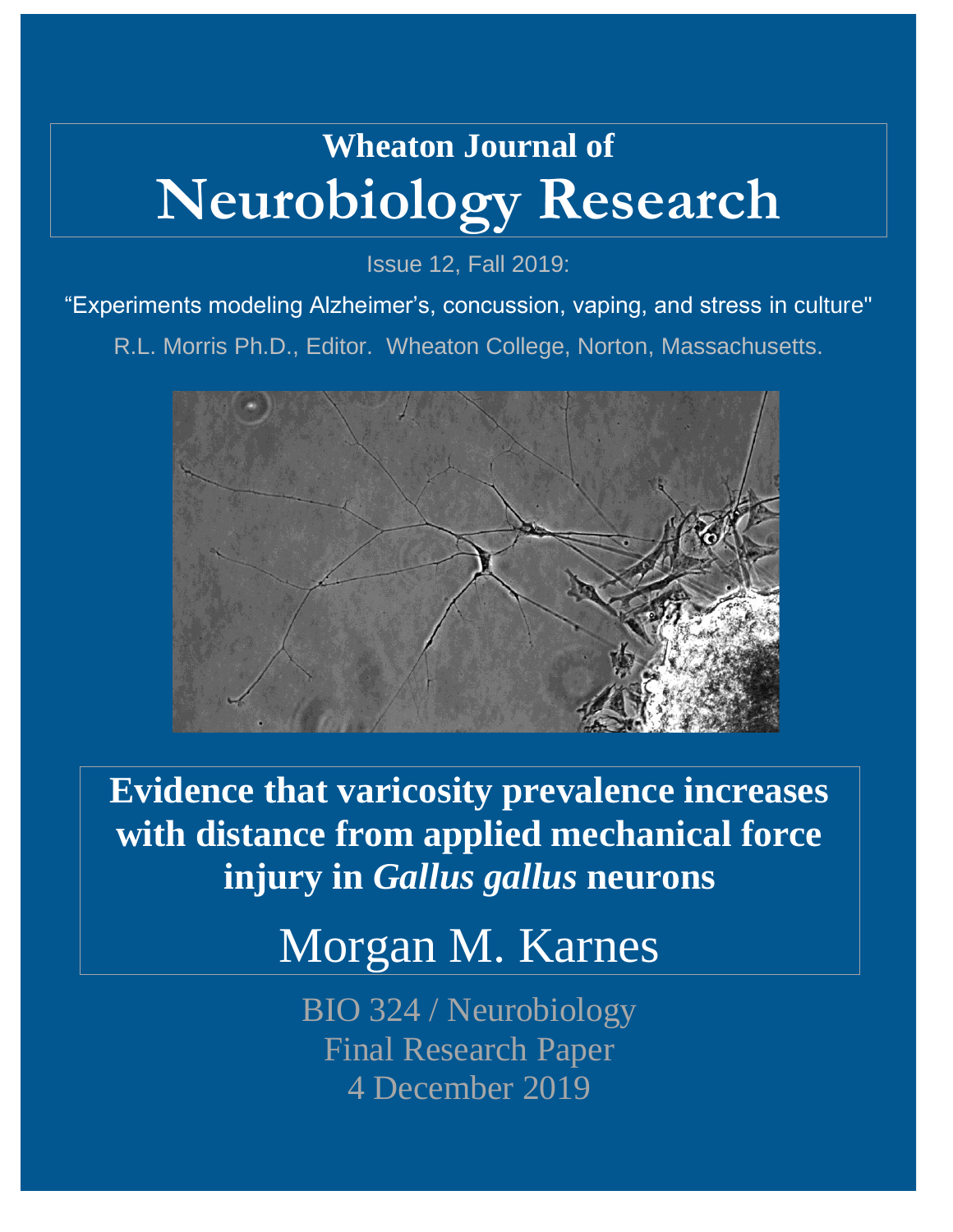## **Evidence that varicosity prevalence increases with distance from applied mechanical force injury in** *Gallus gallus* **neurons**

Morgan M. Karnes Final Research Paper written for Wheaton Journal of Neurobiology Research BIO 324 / Neurobiology Wheaton College, Norton Massachusetts 4 December 2019

## **Introduction**

A traumatic brain injury (TBI) is a common injury caused by a blow to the head and alters normal brain functioning for an extended period of time. A concussion is considered a mild traumatic brain injury (mTBI). There are over a million concussions diagnosed in the United States every year (Langlois, Rutland-Brown, & Wald, 2006). In general, a concussion occurs when the head undergoes non-penetrating force accompanied by a quick response in movement: acceleration, deceleration or specific rotation of the head (Bigler, 2019). The brain is suspended in cerebral fluid but is secured and protected by the skull. When there is a physical impact to the head with sudden directional movement, the brain will move through the fluid hitting the inside of the skull (Dashnaw, Petraglia, & Bailes, 2012). This physical force results in stress to the axons, concentrated towards the center of the brain mass. These axons compose the brain's white matter. The gray matter is composed of the area surrounding the white matter on the outer edges of the brain, which is enriched in cell bodies. With many mTBI and other severe cases, axonal transport is interrupted due to blebs that occur as the microfilaments in the axon lose their structure (Dashnaw et al., 2012).

There is evidence that the region of injury matters when it comes to effects on the brain and neurons (Conti, Raghupathi, Trojanowski, & McIntosh, 1998). It is also known that the biomechanics of a head injury in terms of how the head and brain are shifted– acceleration, deceleration, or rotation, for example– influences the subsequent response in the gray matter and corresponding response of the axons in the white matter (Raghupathi, 2004). These findings suggest that the gray matter containing the cell bodies respond in a different way than the axons of the white matter. Specifically, it has been found that morphological and functional damage such as alterations in biochemical and physiological pathways occurs in the white matter, leading to diffuse axonal injury (Alder, Fujioka, Lifshitz, Crockett, & Thakker-Varia, 2011). There is evidence that with a diffuse axonal injury, structural microtubules in axons can be physically broken. This leads to bulbous swelling or varicosity formation and interrupts intracellular axonal transport (Tang-Schomer, Johnson, Baas, Stewart, & Smith, 2012). However, many mechanisms that initiate these kinds of changes are not fully understood.

In this study, a mechanical force apparatus was constructed to expel liquid simulating a mTBI, with alterations from the model of a fluid percussion injury (Carbonell & Grady, 1999). The liquid loaded in the mechanical force apparatus was released onto a designated ganglion of peripheral neurons from *Gallus gallus*, the domesticated chicken, in a culture dish. A close and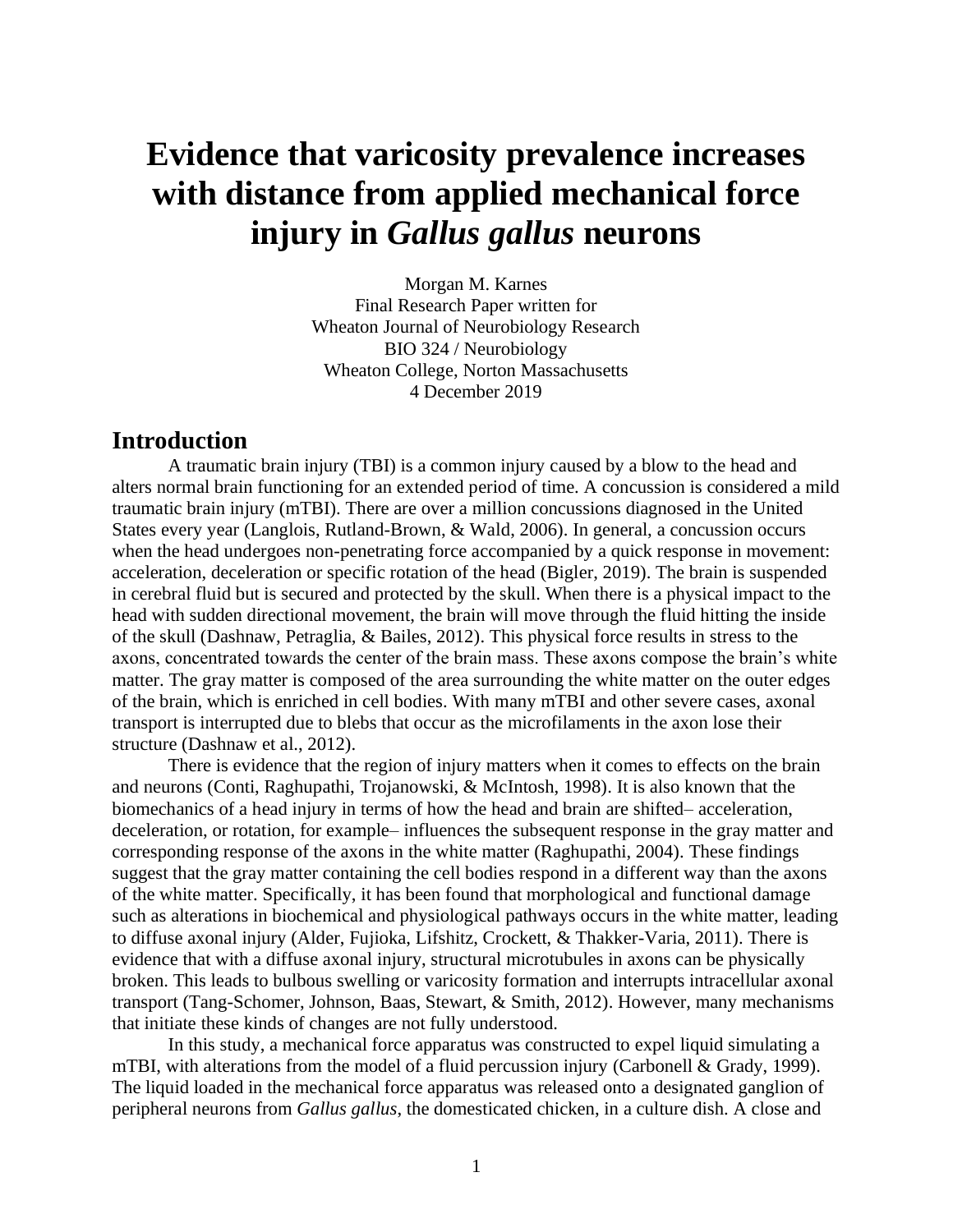far region of the targeted ganglion were defined and analyzed for varicosity density. This study tested the hypothesis that there would be a greater number of varicosities per axon in the region closest to where applied mechanical force was released as compared to regions farther away from the impact center. This study was done in collaboration with Laura Scheidemantel, Lilly Callahan, and Emma Paolella.

## **Materials and Methods**

#### *Primary Culture and Dissection of embryonic Gallus gallus neurons*

The procedure for culture conditions and embryonic dissection of Gallus gallus neurons was obtained from a published procedure (Morris, 2017). The coverslips on which the cultures were plated were cleaned following the noted procedure by Morris. The embryos were dissected 10 days following fertilization. Once the dorsal root ganglion and sympathetic nervous chains were isolated and the cultures were plated, the dishes were stored in an incubator at  $37^{\circ}$ C overnight. Dorsal root ganglion isolation was performed by Robert L. Morris of the Biology department at Wheaton College in Norton, Massachusetts.

#### *Construction of Mechanical Force Apparatus*

Methods development and construction of mechanical force apparatus were derived with adaptation from "Polarity of varicosity initiation in central neuron mechanosensation," (Gu et al., 2017). An open, gas-fueled flame was used to constrict a 9-inch plugged pasteur pipette by rolling and pulling the end while warm to a desired inner diameter of 50 µm. A Nikon SMZ800N dissection scope was set up with a 100  $\mu$ m-10  $\mu$ m measuring slide to confirm the diameters of the pipettes. A diamond-studded pencil was used to scratch off the thicker end of the pipette for the desired diameter. Seven total pipettes were obtained. The pipette tips were later broken as the small diameter did not allow liquid to flow through. As a result, a pipette with an inner diameter of approximately 300  $\mu$ m or 0.3 mm at the end was used.

Two sizes of plastic tubing were obtained: a 4 mm diameter tube and a 6 mm diameter tube. The 4 mm tubing was cut into a singular one-inch length and then placed just inside the 6 mm tubing at one end. This modified end was attached to a 20 mL syringe to hold a tight seal between the syringe and tubing. The 6 mm tubing was cut at approximately 25 cm length, and also attached to the constricted pipette. The tubing, syringe, and pipette did not need to be autoclaved since the samples were discarded within an hour of treatment and were not cultured for any prolonged period after treatment.

The testing station was constructed by securing two magnetic base ring stands to a metal table. Next, the glass pipette was clamped into a three-pronged clamp that was attached to a micromanipulator, which had been secured to one of the magnetic ring stands. The 20 mL syringe at the end of the tubing was attached to prongs on the second magnetic ring stand. The magnetic table, or sheet, was placed directly next to the dissecting scope to be used for impact monitoring. Since the cells of interest were not to be incubated for any period of time over an hour or two, the tubing, syringe and pipette did not need to be autoclaved for sterility.

#### *Performing the Mechanical Force Injury*

A dish of cultured plated ganglia in a 35 mm petri dish was used one day following neuron dissection. This dish was imaged using a Nikon Eclipse TS100 inverted microscope to identify regions with many ganglia and a high density of axons present at either 10X or 40X objective magnification. This region of interest was marked with a permanent marker on the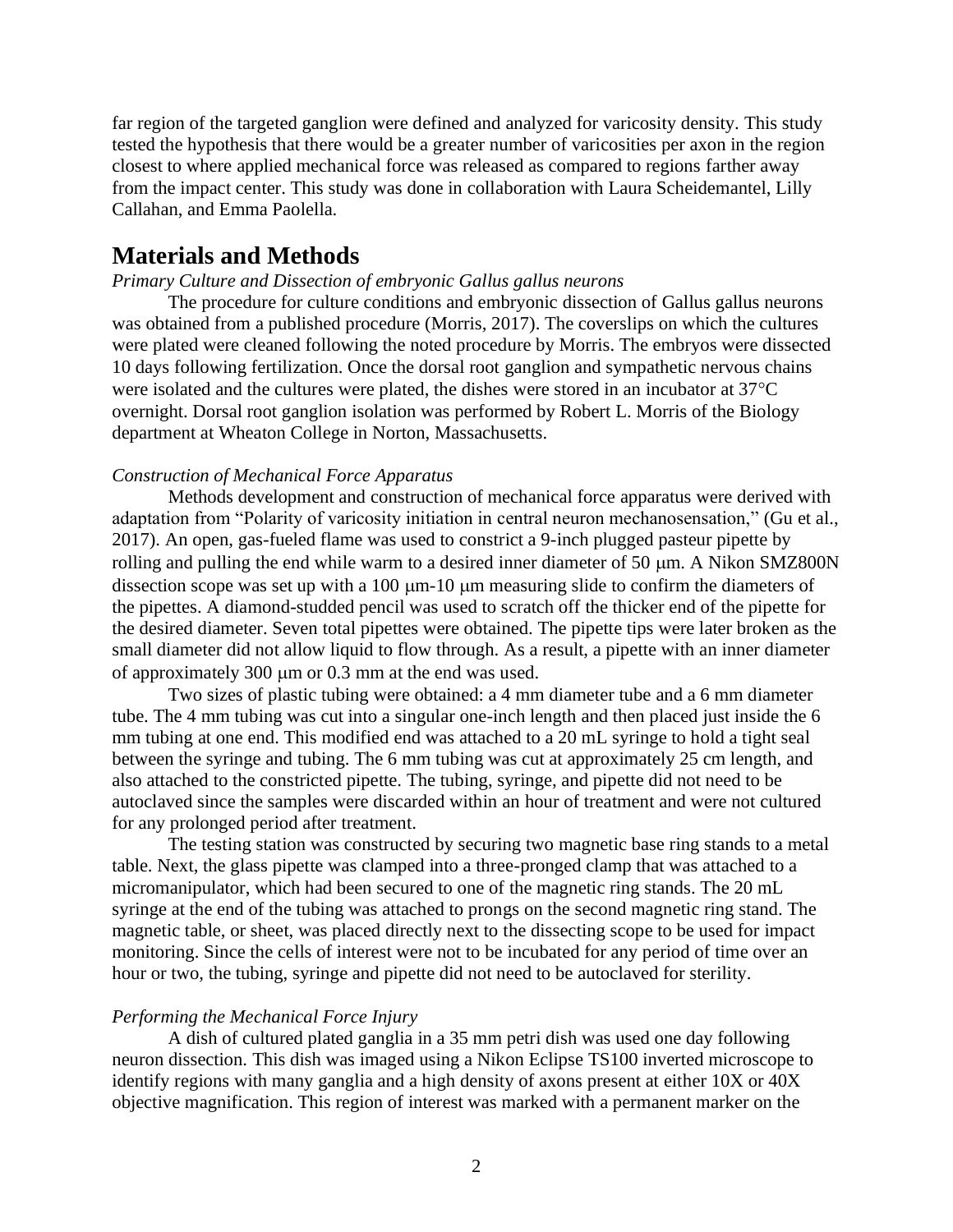plastic petri dish in two places, forming coordinates of the particular region to be hit. Images were taken of the marked region for control purposes to examine the ganglia before treatment. With the tubing disconnected from the pipette, approximately 20 mL of Hank's Balanced Salt Solution (HBSS) was poured into the syringe. The tubing was held up in the air to prevent spillage and kept at an even height with the level of the liquid in the syringe so as to balance out the pressure differential. Once the HBSS was set, the syringe cap was placed on the syringe to block the system and any spontaneous liquid flow. The pipette, still disconnected from the tubing, was secured in the micromanipulator.

An extra 35 mm petri dish with an empty coverslip was placed under the dissecting scope. The pipette was positioned over the dish and then slowly lowered to the top of the coverslip. The coordinates of each of the three axes from the micromanipulator were recorded in this position. The pipette was then raised as close to 0.4 mm above the coverslip as possible, as originally demonstrated by Gu et al., (2017). This second vertical coordinate was recorded for replication. The empty petri dish was then replaced by the petri dish with the sample on the dissecting scope. Using the dissecting scope, the region of interest was located with the marks on the dish. With the pipette upside-down, the tubing was then connected to the pipette. The HBSS filled the length of the pipette and air bubbles were removed. Once the dissecting scope was in focus on the interest region, the pipette was then secured in the micromanipulator and quickly moved to the previously found position using the recorded coordinates.

The height of the syringe was set so that the distance between the height of the liquid in the syringe and the tip of the pipette was 190 mm. This was done so that the pressure of the liquid being expelled onto the cells was 190 mm H2O, as demonstrated by Gu et al., (2017). Once the ganglia of interest were in focus and the tubing and pipette were set, the syringe cap was removed so that the liquid would begin to flow out. After liquid flowed out for approximately ten seconds, the pipette was angled up and the syringe was lowered to stop the liquid flow and decrease the pressure. Then the pipette was raised up and taken out of the clamp so that the petri dish could be removed. The petri dish was then carefully transferred back to the inverted scope in order to obtain images at a higher magnification than the dissecting scope would allow. The above procedure was executed on three separate instances.

#### *Imaging Injured Neurons*

The sample dish was transferred to an inverted microscope to image the ganglion that was injured. The coordinates marking the location of the ganglion were used to locate the cells of interest under the microscope. A Nikon Eclipse TS100 inverted microscope was connected to an iMac desktop computer running MacOS High Sierra 10.13.6 software and the imaging application SPOT version 5.2. This program allowed the image viewed in the binoculars of the microscope to be seen on the computer with options to adjust contrast and white balance. Transmitted light images were taken centered at the ganglion. More images were also taken when the ganglion was in the corner of the image, allowing more axons and an increased diameter to be in view. Images in this orientation were taken circularly all around the ganglion. Images were either taken at a 10X objective magnification or 40X objective magnification.

#### *Data Analysis*

Data quantification was performed using the application ImageJ. Images of the injured ganglia were opened using this application. An image of the  $100 \mu m$ - $10 \mu m$  measuring slide was captured on the same Nikon Eclipse TS100 inverted microscope used to view and capture the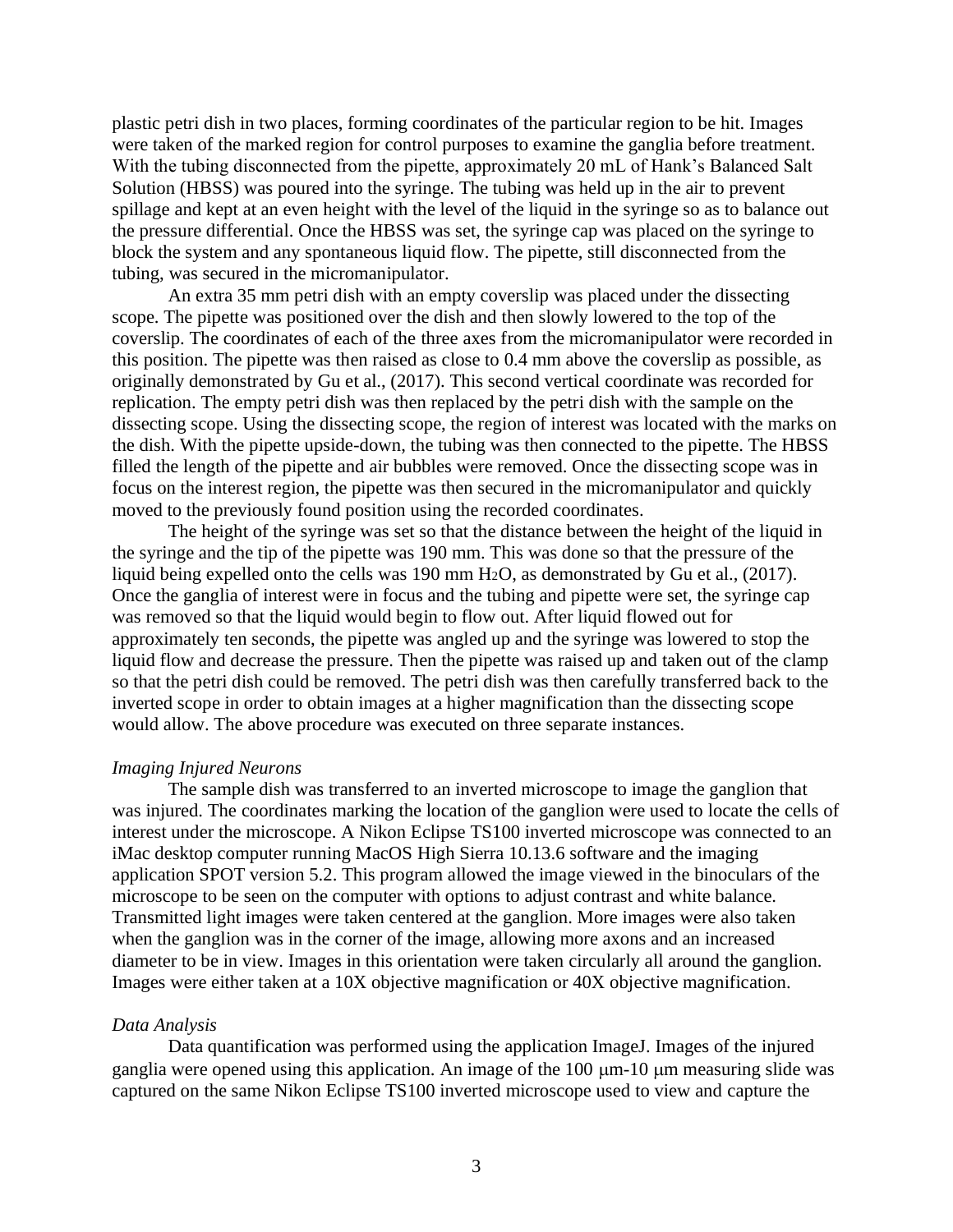ganglia. The image of the ruler slide was taken at 10X objective magnification. This image was then opened in ImageJ. A line segment was drawn from one mark on the ruler to another for a known distance of 400 µm. This line was measured in pixels by one of the "Analyze" options in the menu bar. The scale was changed to micrometers by using another one of the "Analyze" options. The known distance of the line in micrometers was entered and the scale was set to be applied globally. The "Set Measurements" settings were manipulated to ensure the lines drawn for measurements would remain on the image collectively. The following options were selected for this: "Area," "Min and max gray value," "Center of mass," "Area Fraction," "Mean gray value," "Area fraction," and "Add to overlay." A circle was drawn on the first image using the Oval/Ellipses tool, in which the edge of the circle was placed at the center of the impact point and the diameter of the circle was  $300 \mu m$ . From there, a line segment was drawn from the center impact point, through the center of the close circle and an additional  $150 \mu m$  outwards. This marked the outer edge of the far region, again indicated by a 300  $\mu$ m diameter circle.

The close and far circles were analyzed for varicosities present along all axons inside each region. Axons were defined as a uniform-caliber extension of the cell, and a varicosity was defined as a region along the axon which had a 150% larger width than a nearby region of the same axon. Axons were measured using the same "Analyze" tool as before. Any swelling along an axon would be measured with the line segment tool and compared numerically to the width of the adjacent region of the same axon. If the ratio of the larger measurement to the smaller width was greater than 1.5, the location and ratio were recorded. All axons present in the circular regions were included and measured. This same technique was used on one other image from another trial. The pixel to  $\mu$ m scale had to be multiplied by 4 and changed manually for the second image because it was taken at 40X objective magnification.

The cumulative measurement table was saved and then imported into Microsoft Excel. The data was then manipulated into a table containing data for each axon length and the count of varicosities found along that specific axon for all of the close data and the far data. After that, the ratio of varicosities per axon length was calculated and multiplied by 100 to get the varicosity density per 100 µm axon length. The standard deviations for the close data set and the far data set were also calculated in Excel. Regions chosen for imaging were selected based on presence of axons to measure. In an attempt to limit bias in the data set, all axons present in each of the designated regions, close and far from impact, were included in the data measurement.

### **Results**

The hypothesis that the region nearest a ganglion injured by applied mechanical force has a higher density of varicosities than a region farther from the impact center was tested and quantified using images of the targeted ganglion after injury. The ganglia that were imaged prior to any treatment displayed clean, smooth axons (Figure 1). The ganglia that were imaged after having been injured by applied mechanical force showed more bends and swelling of the axons, suggestive of varicosities (Figure 2). These images, particularly Figure 2, indicate the successful application of mechanical force to the ganglion using the methods developed in this study. It should be noted that the two images shown are not identical regions, but different ganglia from the same dish. Figure 1 shows a ganglion that was not targeted, while Figure 2 shows the targeted ganglion from this specific trial. Varicosity density was scaled to obtain the number of varicosities per  $100 \mu m$  of axon length. After analysis, the designated far region was found to have a higher density of varicosities than the region closer to the impact epicenter (Figure 3). The standard deviation for both of these sets was high.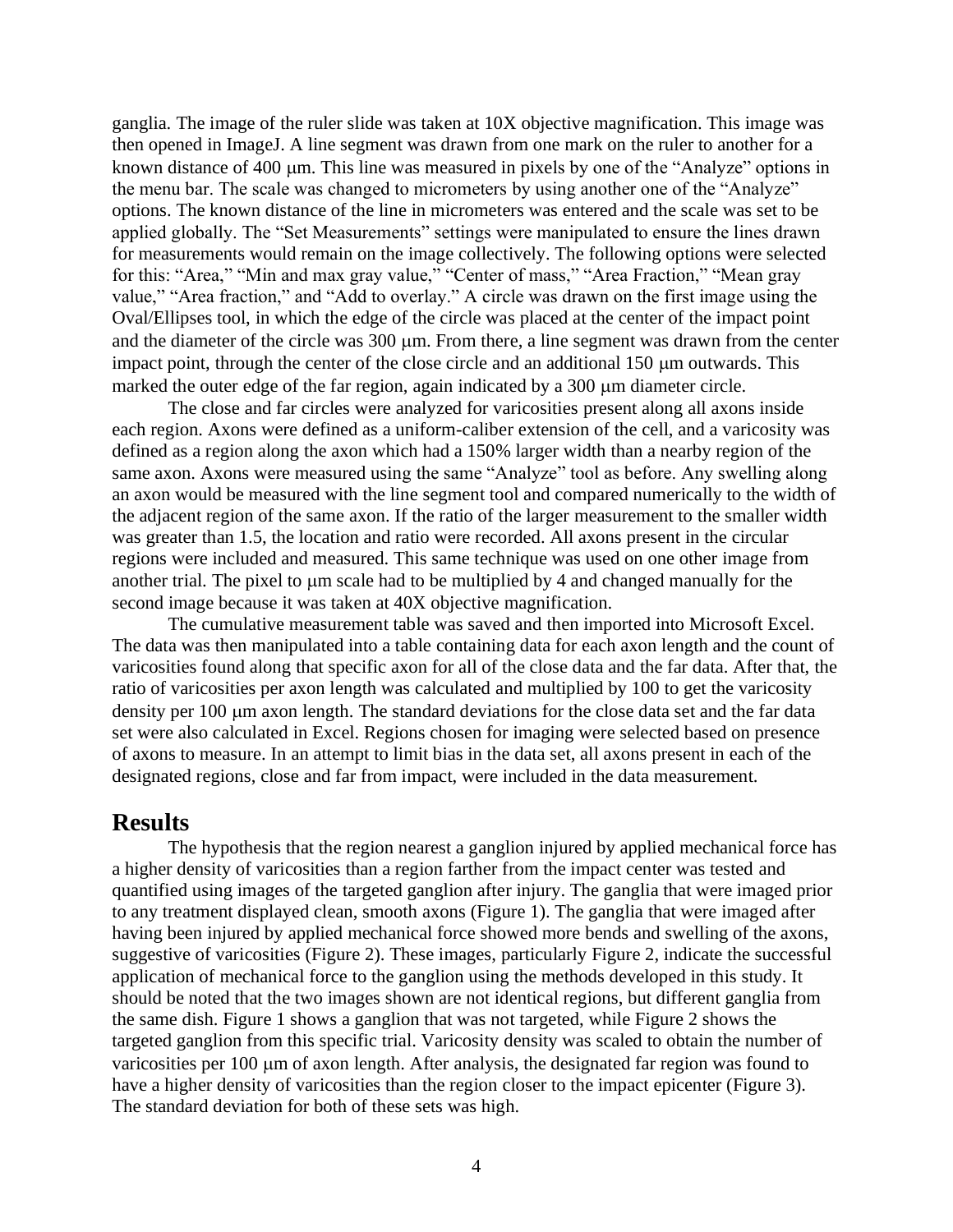

**Figure 1: A ganglion and axons before treatment of applied mechanical force.** This transmitted light image shows a ganglion that had not experienced applied mechanical force. It shows a junction of two axons extending from the ganglion with an arrow indicating that they are smooth and thin. Notice the absence of swelling along the axon lengths, suggesting minimal to no varicosities present. The image was taken at 40X objective magnification, and brightness and contrast were adjusted in Photoshop. The horizontal width of the image is  $218.6 \mu m$ .



**Figure 2: A ganglion and axons after applied mechanical force at its center.** This transmitted light image shows the ganglion that experienced applied mechanical force. It includes a portion of the targeted ganglion, glial cells surrounding this and axons extending from the ganglion. The red arrows indicate swelling of axons in two different places, appearing as small, round dots. Notice that the axons appear contorted, and they are not as linear as before treatment (Figure 1). This image was taken at 40X objective magnification, and brightness and contrast were adjusted in Photoshop. The horizontal width of the image is  $217.2 \mu m$ .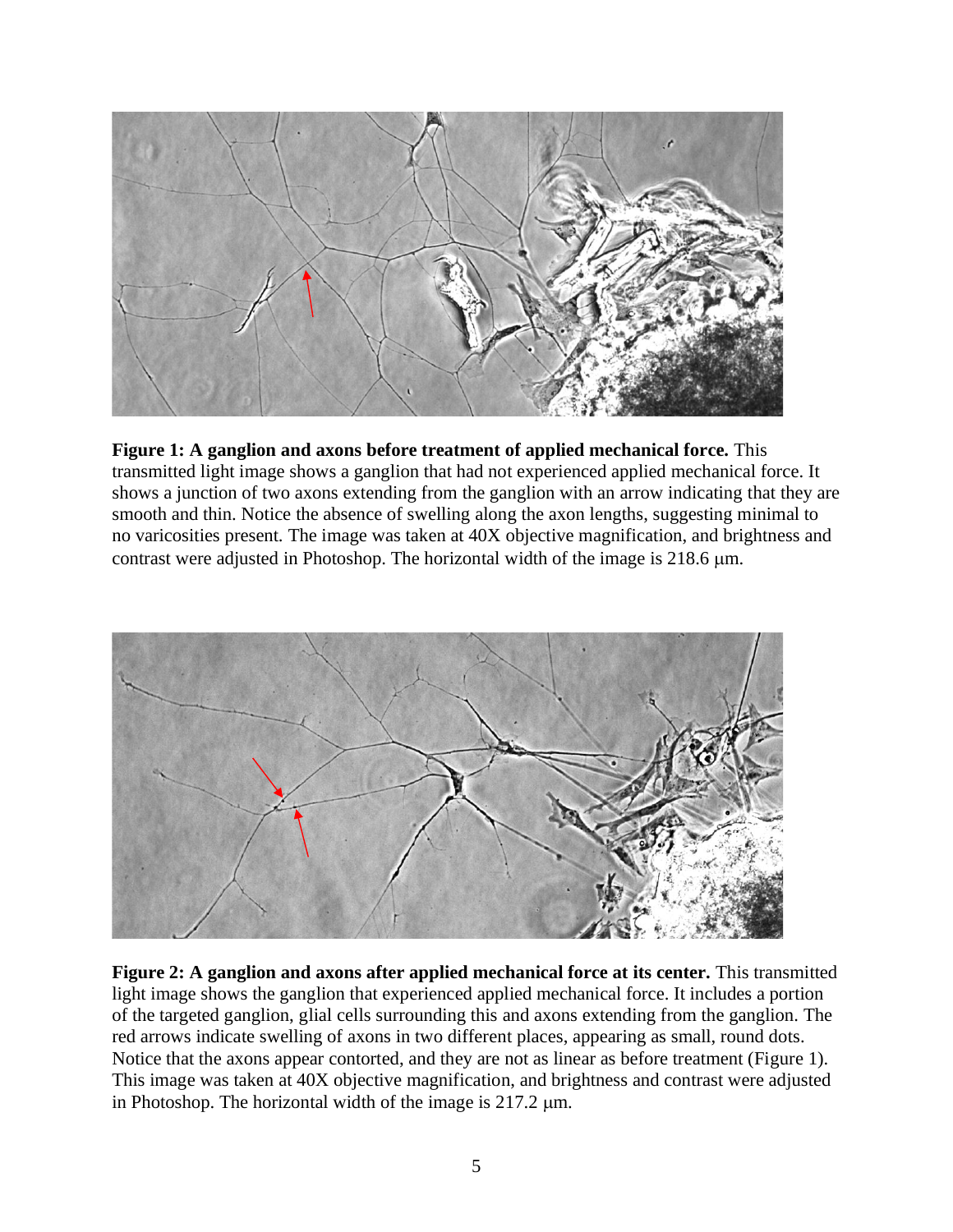

**Figure 3: The varicosity density in close and far regions from applied mechanical force.** This graph shows the average varicosity density, measured by the number of varicosities per 100 m of axon length, in close and far regions from applied mechanical force. The close region, indicated in red, had a lower average varicosity density than the far region, indicated in orange. In the close region, a total of 43 axons were measured for length and surveyed for varicosities derived from two images, each from separate trials. In the far region, a total of 8 axons were measured for length and surveyed for varicosities derived from the same two images as the close regions from two separate trials. Notice the high standard deviation values for each data set.

## **Discussion**

Understanding more about the mechanisms of mTBI and differences in subsequent axon damage like varicosities can allow for further studies and the development of treatments for this widespread injury. The results of this study do not support the stated hypothesis that there would be a greater varicosity density in the region closest to where mechanical force was applied as compared to regions farther away from the impact point. Since there is a higher varicosity density in the far region, it might be conjectured that perhaps the axons of the white matter are more susceptible to injury. In addition, lower varicosity density in the gray matter, which is enriched by the neuron cell bodies and regionally closer to the impact, might be evidence that there is a difference in physical or mechanical properties between gray and white matter. Previous studies have found that gray and white matter have distinct stiffness characteristics, which could possibly affect microtubule stability (Budday et al., 2015). While this study does not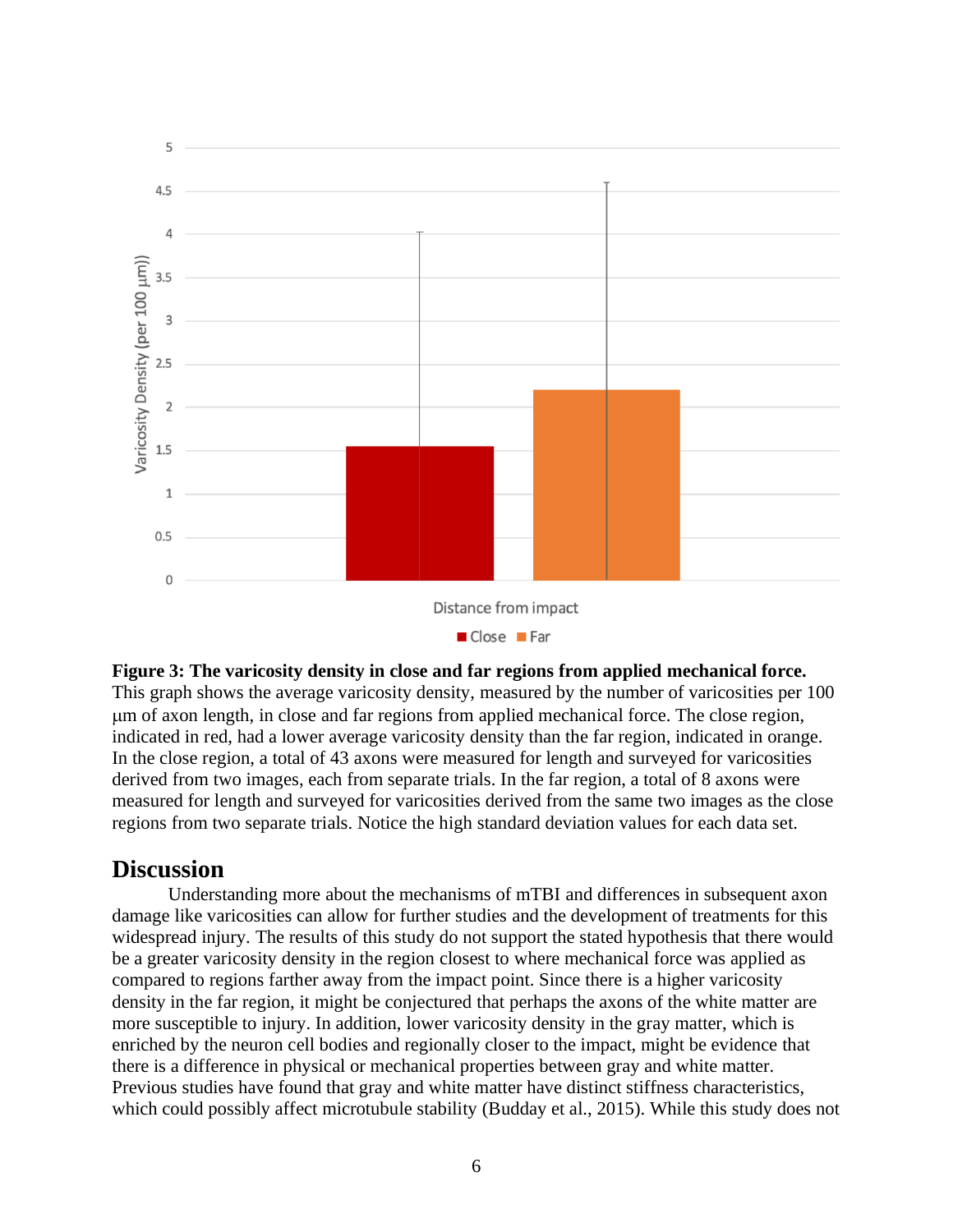contain significant data, there were no explicit findings to contradict the analyzed trend of the data. Possible sources of variability in the study include an inconsistency from the mechanical force apparatus in regard to identical volumes and pressures during each trial.

The structural and physiological differences in composition between the gray matter and white matter could have been a potential factor in the prevalence of varicosities per region. One possible explanation behind the noticeable axon damage might be due to a loss of control of calcium ion reserves (Stys, 1998). In a similar study to this one, neurons were analyzed using proton magnetic resonance spectroscopy to differentiate select chemicals in the brain after a mTBI (Gasparovic et al., 2009). They found that the levels of glutamate, one of the brain's major neurotransmitters, and creatine-phosphocreatine had deviated from equilibrium concentrations after a mTBI. Further, these changes in concentrations were different in the white matter versus the gray matter, which indicates a difference in metabolic processes in the two types of matter (Gasparovic et al., 2009). It might be possible that structural damage from a mTBI could cause detriment to the metabolism in gray and white matter, especially since such injury restricts axonal transport through microtubule disruption (Tang-Schomer et al., 2012; Tang-Schomer, Patel, Baas, & Smith, 2010).

The results of studies such as this one are crucial in developing more precise treatment for a mTBI. By understanding the primary mechanisms of neuronal processes after a mTBI, targeted treatments can be developed to prevent or lessen the negative cognitive effects of this injury. Head injuries, specifically a mTBI, are very common but remain without any comprehensive Federal Drug Administration approved treatments (Arciniegas, Anderson, Topkoff, & McAllister, 2005). There is still a gap in extensive knowledge of metabolic and biochemical pathways in gray matter and white matter in the brain during and after a mTBI. Future studies should investigate the change in enzyme abundance and concentration between gray and white matter after a mTBI. Specifically, enzymes which are involved in microtubule degeneration and those crucial to axonal transport should be investigated.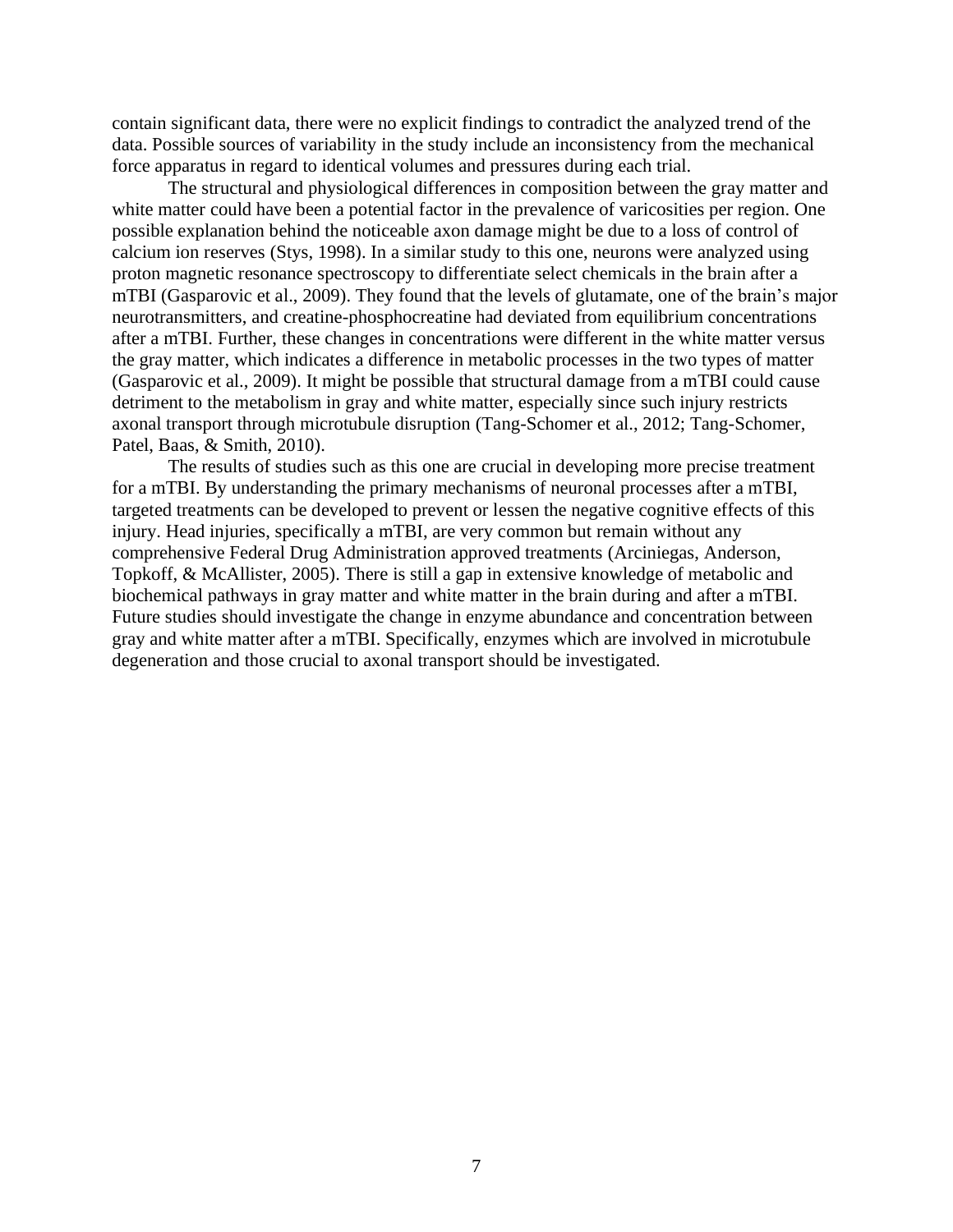## **References**

- Alder, J., Fujioka, W., Lifshitz, J., Crockett, D. P., & Thakker-Varia, S. (2011). Lateral Fluid Percussion: Model of Traumatic Brain Injury in Mice. *Journal of Visualized Experiments*, (54). https://doi.org/10.3791/3063
- Arciniegas, D. B., Anderson, C. A., Topkoff, J., & McAllister, T. W. (2005). Mild traumatic brain injury: a neuropsychiatric approach to diagnosis, evaluation, and treatment. *Neuropsychiatric Disease and Treatment*, *1*(4), 311–327. Retrieved from http://www.ncbi.nlm.nih.gov/pubmed/18568112%0Ahttp://www.pubmedcentral.nih.gov/art iclerender.fcgi?artid=PMC2424119
- Bigler, E. D. (2019). *Neuropsychology and clinical neuroscience of persistent post-concussive syndrome*. https://doi.org/10.1017/S135561770808017X
- Budday, S., Nay, R., de Rooij, R., Steinmann, P., Wyrobek, T., Ovaert, T. C., & Kuhl, E. (2015). Mechanical properties of gray and white matter brain tissue by indentation. *Journal of the Mechanical Behavior of Biomedical Materials*, *46*, 318–330. https://doi.org/10.1016/j.jmbbm.2015.02.024
- Carbonell, W. S., & Grady, M. S. (1999). Regional and temporal characterization of neuronal, glial, and axonal response after traumatic brain injury in the mouse. *Acta Neuropathologica*, *98*(4), 396–406. https://doi.org/10.1007/s004010051100
- Conti, A. C., Raghupathi, R., Trojanowski, J. Q., & McIntosh, T. K. (1998). Experimental brain injury induces regionally distinct apoptosis during the acute and delayed post-traumatic period. *Journal of Neuroscience*, *18*(15), 5663–5672. https://doi.org/10.1523/jneurosci.18- 15-05663.1998
- Dashnaw, M. L., Petraglia, A. L., & Bailes, J. E. (2012). An overview of the basic science of concussion and subconcussion: where we are and where we are going. *Neurosurgical Focus*, *33*(December), 1–9. https://doi.org/10.3171/2012.10.FOCUS12284
- Gasparovic, C., Yeo, R., Mannell, M., Ling, J., Elgie, R., Phillips, J., … Mayer, A. R. (2009). Neurometabolite concentrations in gray and white matter in mild traumatic brain injury: An 1H-magnetic resonance spectroscopy study. *Journal of Neurotrauma*, *26*(10), 1635–1643. https://doi.org/10.1089/neu.2009.0896
- Gu, Y., Jukkola, P., Wang, Q., Esparza, T., Zhao, Y., Brody, D., & Gu, C. (2017). Polarity of varicosity initiation in central neuron mechanosensation. *Journal of Cell Biology*, *216*(7), 2179–2199. https://doi.org/10.1083/jcb.201606065
- Langlois, J. A., Rutland-Brown, W., & Wald, M. M. (2006). The Epidemiology and Impact of Traumatic Brain Injury A Brief Overview. In *J Head Trauma Rehabil* (Vol. 21). Retrieved from www.headtraumarehab.com
- Morris, R. L. (2017). *Primary Culture of Chick Embryonic Peripheral Neurons 1: DISSECTION*. Norton, MA.
- Raghupathi, R. (2004). Cell Death Mechanisms Following Traumatic Brain Injury. *Brain Pathology*, *14*(2), 215–222. https://doi.org/10.1111/j.1750-3639.2004.tb00056.x
- Stys, P. K. (1998). Anoxic and ischemic injury of myelinated axons in CNS white matter: From mechanistic concepts to therapeutics. *Journal of Cerebral Blood Flow and Metabolism*, Vol. 18, pp. 2–25. https://doi.org/10.1097/00004647-199801000-00002
- Tang-Schomer, M. D., Johnson, V. E., Baas, P. W., Stewart, W., & Smith, D. H. (2012). Partial interruption of axonal transport due to microtubule breakage accounts for the formation of periodic varicosities after traumatic axonal injury. *Experimental Neurology*, *233*(1), 364– 372. https://doi.org/10.1016/j.expneurol.2011.10.030